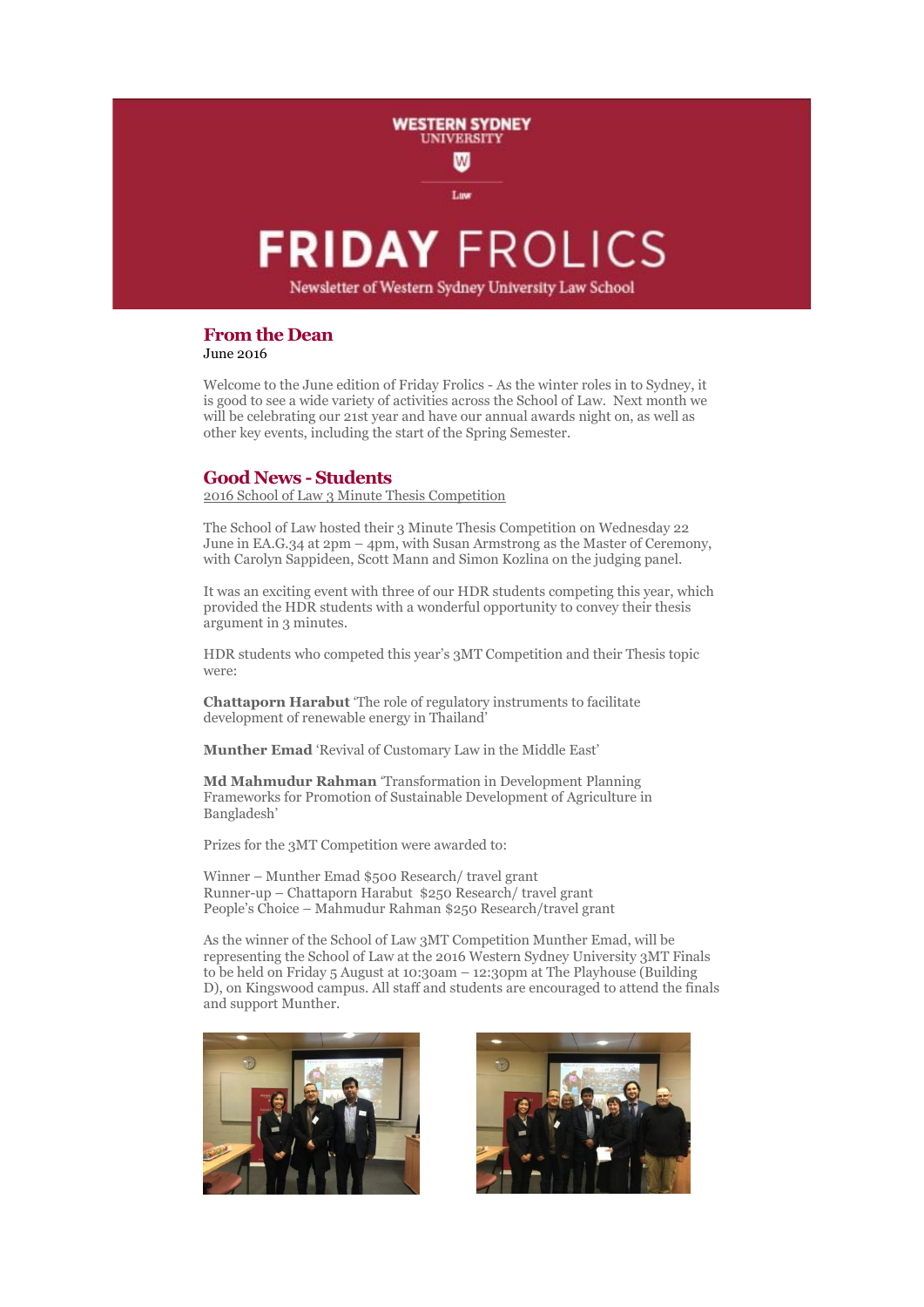#### **Research Dr Luke Beck**

Dr Luke Beck presented a paper: "The Theological History of Australia's Constitutional Separation of Church and State Provision" at the International Society of Public Law Conference at Humboldt University, Berlin

#### **Associate Professor Michael Blissenden**

Presented a seminar at Curtin University Law School on Wednesday June 15th entitled 'A National Engagement and Impact Assessment of Research - Implications for the Discipline of Law'

#### **Sue Field**

Sue Field recently returned from New Orleans where she participated in the USA Law and Ageing Conference. Sue was part of the 'Meet the Author' segment discussing her chapter (which focussed on Australia) in the international text o Human Rights in Residential Care she was joined by one of the editors - Issi Doran from Haifa - and two other colleagues from USA and Canada. While overseas Sue was also invited to attend a meeting with the Ottawa Securities Commission - to discuss various aspects of her work.

Last week Sue presented her research findings at the Hammond Care International Dementia Conference in Sydney. Sue attending the International Federation on Ageing Conference in Brisbane where she presented twice on her research findings.

The success of the Cognitive Decline Partnership continues with Sue one of the Lead Investigators with a multi university \$600,000 project focussing on Supported Decision Making.

## **Publications**

#### **Professor Steven Freeland**

Publication of book review of Frans von der Dunk (ed) *Handbook of Space Law*, (2015) XL *Annals of Air and Space Law* 983-990

#### **Associate Professor Alpana Roy**

Alpana Roy, Publication *Australian Domain Name Law* (Thomson Reuters, 2016)

## **Media**

#### **Sue Field**

On June 15, World Elder Abuse Day Sue was interviewed by SBS television on the subject.

Sue appeared in the SMH discussing the impact of the introduction, by NSW Trustee and Guardian, of a surety bond for private Financial Managers.

## **Engagement**

#### **Professor Michael Adams**

Presented at the Queensland Governance Forum in Brisbane on 2 June 2016.

#### **Professor Michael Adams and Grant Bailey**

The School of law took part in the GWS High Schools events for Years 10/11 called 'Western U Day' The topic was "Why Study Law?". Professor Michael Adams presented to two groups on Parramatta Campus on 31st May and Grant Bailey presented to two Groups on Kingswood Campus on 1st June.

#### **Professor Steven Freeland**

Judge (invited) in the written round of the 2016 ICC Moot Court Competition, The